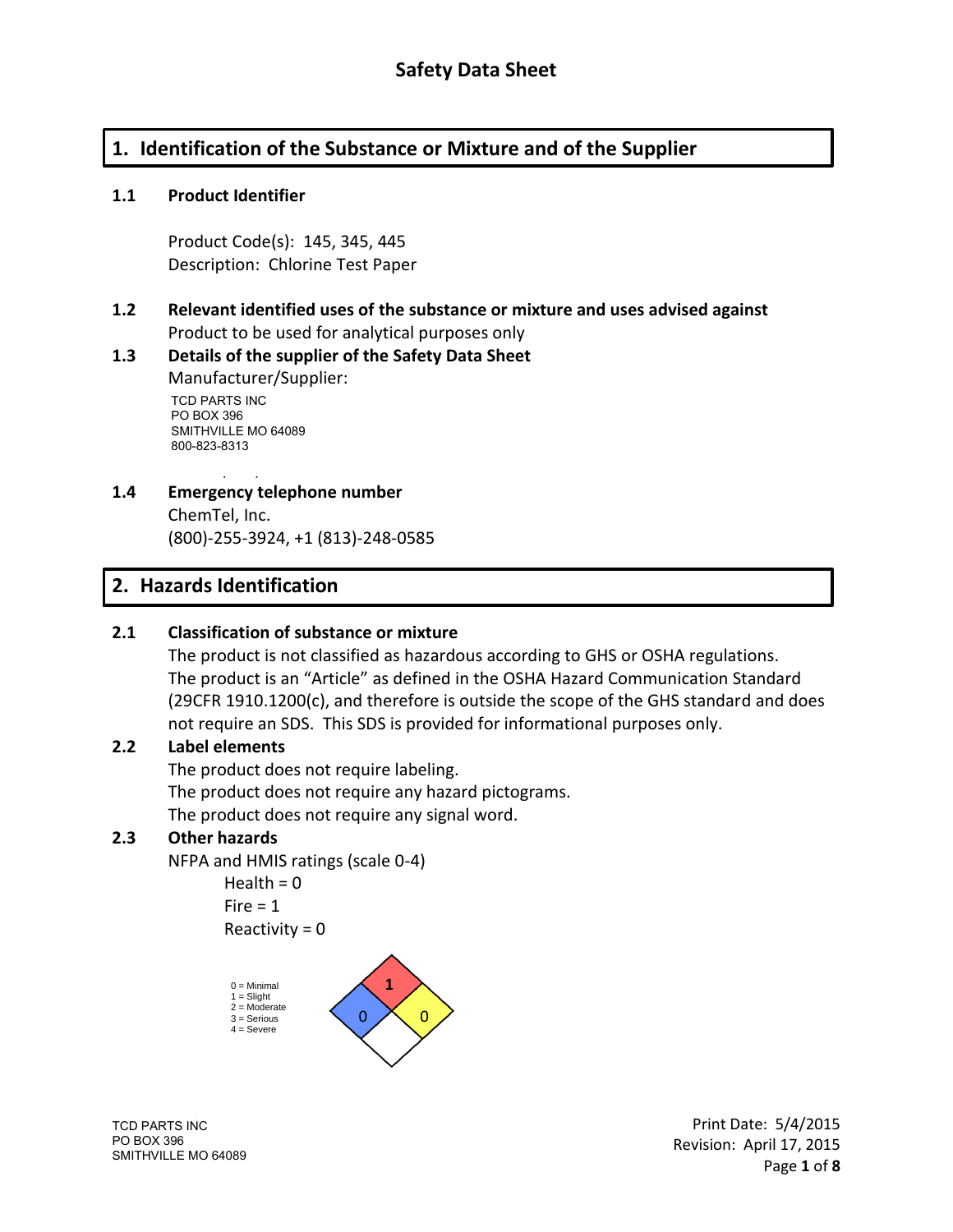# **3. Composition/Information on Ingredients**

#### **3.1 Substances or Mixtures**

Description: Mixture of substances listed below.

| <b>Chemical Name</b> | CAS#      | EINECS#   | Concentration |
|----------------------|-----------|-----------|---------------|
| Cellulose            | 9004-34-6 | 232-674-9 | 95-100%       |
| Indicator dye(s)     | n/a       | n/a       | $< 1\%$       |
| Surfactants          | n/a       | n/a       | $< 1\%$       |
| Polymers             | n/a       | n/a       | $< 1\%$       |
| <b>Buffers</b>       | n/a       | n/a       | $< 1\%$       |

Ingredients not listed by name are proprietary to Precision Laboratories and considered a trade secret. These ingredients may be disclosed only in a medical emergency.

## **4. First Aid Measures**

#### **4.1 Description of first aid measures**

General information: Adverse health effects are not reasonably expected from normal use of product.

After inhalation: Unlikely route of exposure. Supply fresh air; consult with doctor in case of complaints.

After eye contact: Unlikely route of exposure. Remove contact lenses if worn. Rinse opened eye for several minutes under running water. If symptoms persist, consult a doctor.

After skin irritation: Immediately wash with water and soap. Rinse thoroughly. If skin irritation continues, consult a doctor.

After swallowing: May cause discomfort if ingested in large amounts. Contact medical help immediately. Do not induce vomiting unless directed to do so by a doctor.

#### **4.2 Most important symptoms/effects, acute and delayed**

Adverse health effects are not reasonably expected from normal use of product.

**4.3 Indication of immediate medical attention and special treatment needed, if necessary** Indications for management of overdose or pediatric ingestion only.

### **5. Firefighting measures**

#### **5.1 Extinguishing media**

**Suitable extinguishing agents**: Use fire extinguishing methods suitable to surrounding conditions.

**For safety reasons unsuitable extinguishing agents**: None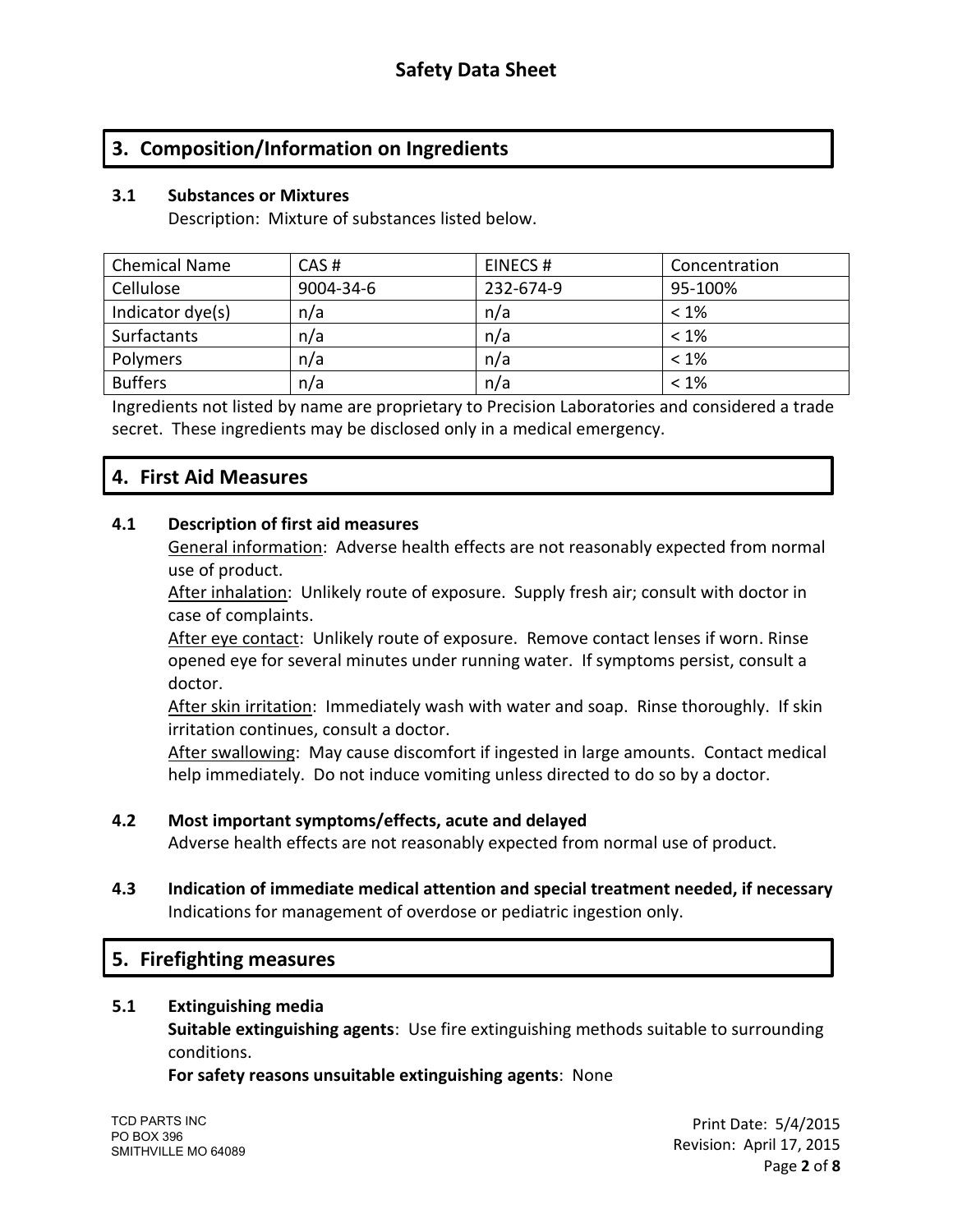# **Safety Data Sheet**

### **5.2 Special hazards arising from the substance or mixture**

Formation of toxic gases is possible during heating or in case of fire

**5.3 Advice to firefighters Protective equipment:** Wear self-contained respiratory protective device. Wear fully protective suit. **Additional Information** No further relevant information is available

# **6. Accidental release measures**

- **6.1 Personal precautions, protective equipment and emergency procedures** Not required
- **6.2 Environmental precautions** No special measures required.
- **6.3 Methods and material for contamination and cleaning up** Pick up mechanically. Dispose contaminated material as waste according to item 13.

#### **6.4 Reference to other sections**

See Section 7 for information on safe handling. See Section 8 for information on personal protection equipment. See Section 13 for disposal information.

# **7. Handling and Storage**

### **7.1 Precautions for safe handling**

Handle product in accordance to test instruction provided with product, if available. Store in a cool, dry place in tightly closed containers.

#### **7.2 Conditions for safe storage, including any incompatibilities** Storage:

# **Requirements to be met by storerooms and containers:**

Protect from humidity and water.

Avoid storage near extreme heat, ignition sources or open flame. Keep away from children.

#### **Information about storage in one common storage facility:**

Keep product in original packages tightly closed during handling **Further information about storage conditions**:

No special requirements

### **7.3 Specific end use(s)**

No further relevant information available.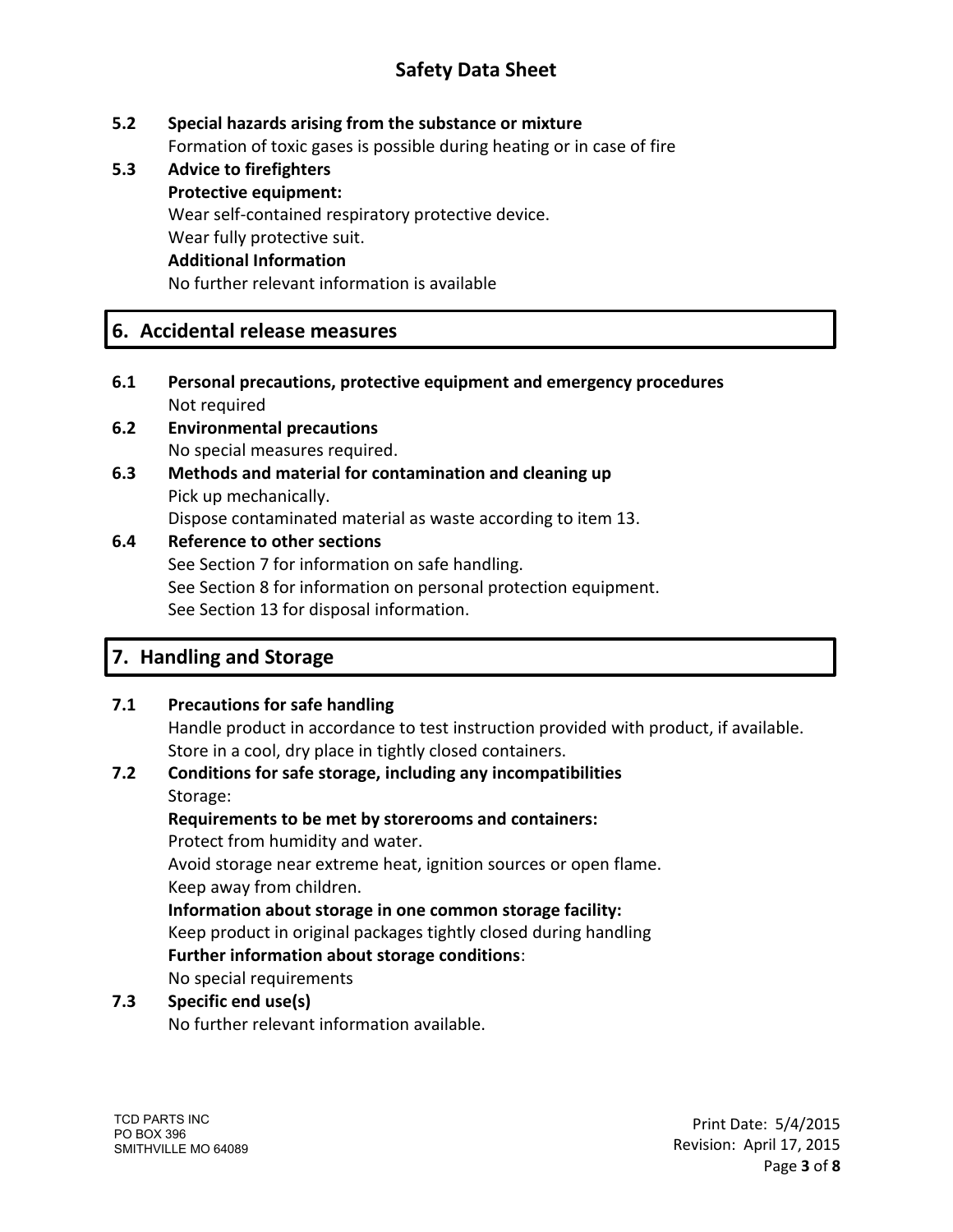# **8. Exposure Controls/Personal Protection**

**Additional information about design of technical facilities**: No further data; see Item 7.

**8.1 Control parameters – Ingredients with limit values that require monitoring at the workplace:**

Not required.

| 9004-34-6 Cellulose |                                                                                              |
|---------------------|----------------------------------------------------------------------------------------------|
| PEL (USA)           | Long term value: $15* 5** mg/m^3$ *total dust ** respirable fraction                         |
| REL (USA)           | Long term value: $10^*$ 5 <sup>**</sup> mg/m <sup>3</sup> *total dust ** respirable fraction |
| TLV (USA)           | Long term value: 10 mg/m <sup>3</sup>                                                        |
| EL (Canada)         | Long term value: 10 mg/m <sup>3</sup>                                                        |
| EV (Canada)         | Long term value: $10 \text{ mg/m}^3$<br>Paper fiber, total dust                              |

**DNELs** No further relevant information available.

**PNECs** No further relevant information available.

**Additional information:** The lists valid during the making were used as basis

#### **8.2 Exposure controls**

### **Personal protective equipment**:

#### **General protective and hygienic measures**:

The usual precautionary measures are to be taken when handling chemicals. Keep away from foodstuffs, beverages, and feed.

#### **Respiratory protection**:

Not required under normal conditions of use.

#### **Protection of hands**:

Gloves not required under normal conditions of use.

#### **Eye protection**:

Not required under normal conditions of use.

#### **Body protection**:

Not required under normal conditions of use.

**Limitation and supervision of exposure into the environment**:

No special requirements.

#### **Risk management measures**:

No special requirements.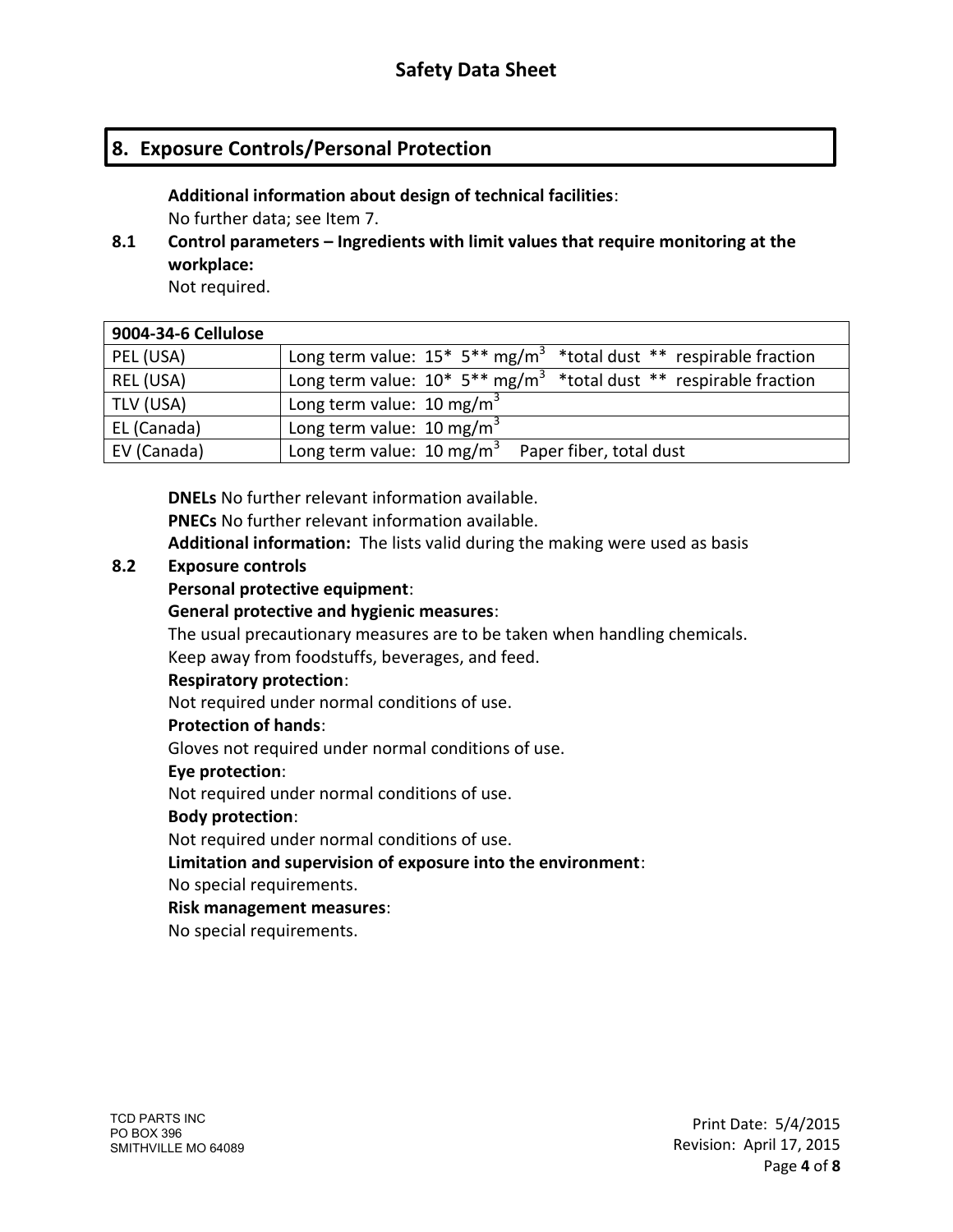# **9. Physical and Chemical Properties**

| 9.1 | Information on basic physical and chemical properties |                                                                      |  |  |
|-----|-------------------------------------------------------|----------------------------------------------------------------------|--|--|
|     | <b>General Information</b>                            |                                                                      |  |  |
|     | Appearance:                                           |                                                                      |  |  |
|     | Form:                                                 | Test strip, liquid impregnated on inert carrier                      |  |  |
|     |                                                       | material                                                             |  |  |
|     | Color:                                                | Product may have color.                                              |  |  |
|     | Odor:                                                 | <b>Odorless</b>                                                      |  |  |
|     | <b>Odor threshold:</b>                                | Not determined                                                       |  |  |
|     | pH value at 20°C:                                     | Not applicable                                                       |  |  |
|     | <b>Melting point:</b>                                 | Not applicable                                                       |  |  |
|     | <b>Boiling point:</b>                                 | Not applicable                                                       |  |  |
|     | Flash point:                                          | Not applicable                                                       |  |  |
|     | Auto/Self-ignition temperature:                       | >451 $\mathrm{^oF}/232\mathrm{^oC}$                                  |  |  |
|     | <b>Decomposition temperature:</b>                     | Not determined                                                       |  |  |
|     | Self-igniting:                                        | Not determined                                                       |  |  |
|     | Danger of explosion:                                  | Product does not present an explosive hazard                         |  |  |
|     | <b>Explosion limits:</b>                              |                                                                      |  |  |
|     | Lower:                                                | Not determined                                                       |  |  |
|     | Upper:                                                | Not determined                                                       |  |  |
|     | <b>Vapor Pressure:</b>                                | Not applicable<br>Not applicable<br>Not determined<br>Not applicable |  |  |
|     | Density at 20°C:                                      |                                                                      |  |  |
|     | <b>Relative density:</b>                              |                                                                      |  |  |
|     | Vapor density:                                        |                                                                      |  |  |
|     | <b>Evaporation rate:</b>                              | Not applicable                                                       |  |  |
|     | Solubility in/Miscible with water:                    | chemicals in strip are soluble in water                              |  |  |
|     | <b>Partition coefficient:</b>                         |                                                                      |  |  |
|     | (n-octanol/water)                                     | Not determined                                                       |  |  |
|     | <b>Viscosity:</b>                                     |                                                                      |  |  |
|     | Dynamic:                                              | Not applicable                                                       |  |  |
|     | Kinematic:                                            | Not applicable                                                       |  |  |
| 9.2 | <b>Other information</b>                              | No further relevant information available                            |  |  |

# **10. Stability and Reactivity**

#### **10.1 Reactivity**

# **10.2 Chemical stability Thermal decomposition/conditions to be avoided**: To avoid thermal decomposition do not overheat.

# **10.3 Possibility of hazardous reactions**

None under normal operating conditions.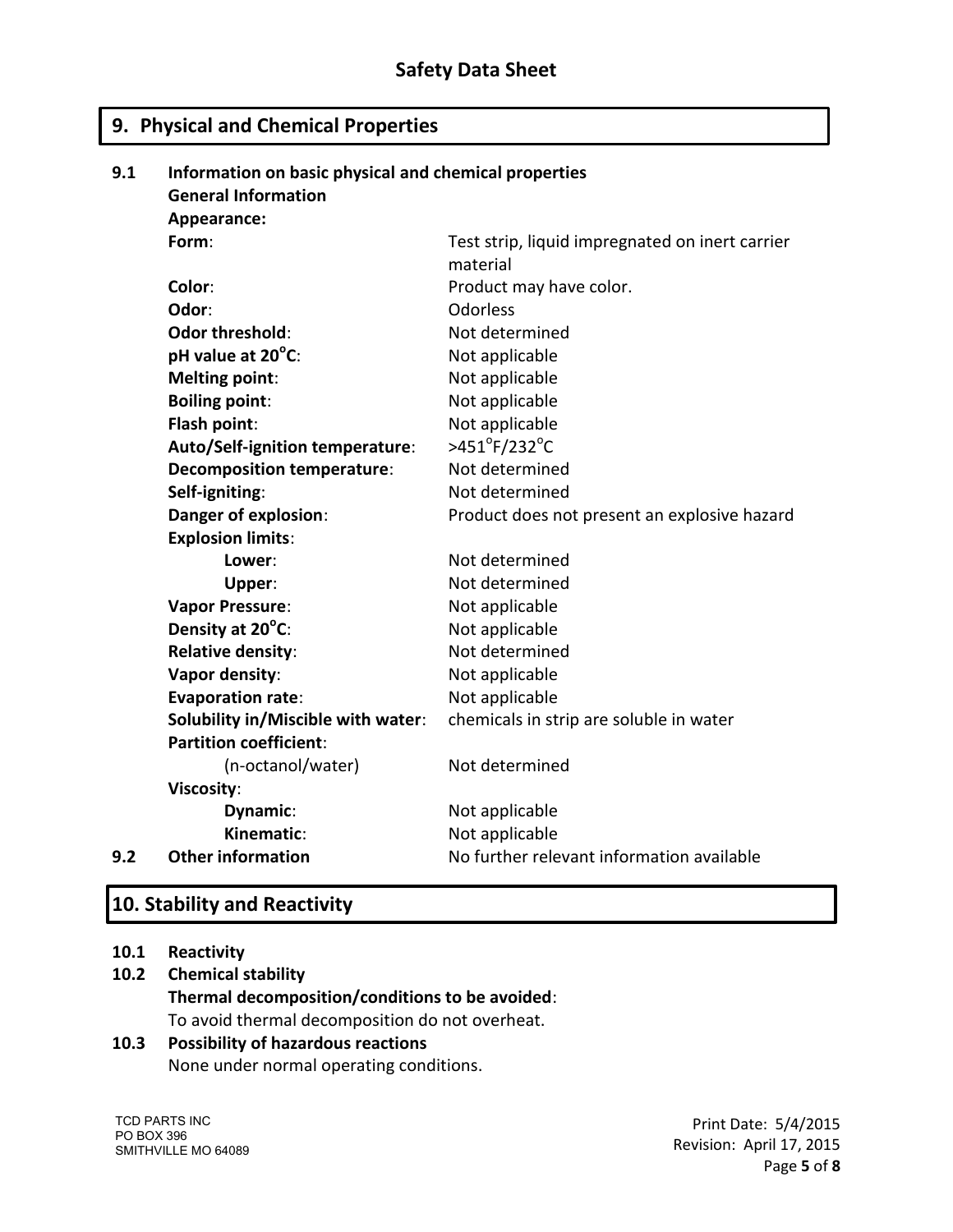# **Safety Data Sheet**

#### **10.4 Conditions to avoid**

Keep away from ignition sources do not smoke around product Keep product stored in a cool, dry place

**10.5 Incompatible materials** None under normal operating conditions

#### **10.6 Hazardous decomposition products:** None under normal operating conditions

# **11. Toxicological Information**

#### **11.1 Information on toxicological effects This information is valid for pure substances. Acute toxicity**:

| <b>Chemical Name</b>          | LD50 Oral      | <b>LD50 Dermal</b> | <b>LC50 Inhalation</b>                   |
|-------------------------------|----------------|--------------------|------------------------------------------|
| Cellulose (CAS No. 9004-34-6) | $>$ 5000 mg/kg | $>$ 2000 mg/kg     | $>$ 5800 <sub>4h</sub> mg/m <sup>3</sup> |
| Indicator dye(s)              | n/a            | n/a                | n/a                                      |
| Surfactants                   | n/a            | n/a                | n/a                                      |
| Polymers                      | n/a            | n/a                | n/a                                      |
| <b>Buffers</b>                | n/a            | n/a                | n/a                                      |

#### **Primary irritant effect**:

**On the skin:** Slight irritant effect on skin and mucous membranes.

**On the eye**: Slight irritant effect on eyes

#### **Sensitization:**

No sensitizing effects known.

#### **Additional toxicological information**:

When used and handled according to specifications, the product does not have any harmful effects based on our experience and information available

The substance is not subject to classification according to the latest version of the EU lists

# **12. Ecological Information**

### **12.1 Toxicity**

#### **Aquatic toxicity**:

This product contains materials that are harmful to the environment.

### **12.2 Persistence and degradability**

No further relevant information available.

# **12.3 Bio accumulative potential**

No further relevant information available.

#### **12.4 Mobility in soil**

No further relevant information available.

#### **Additional ecological information**:

**General notes**: The product contains materials that are harmful to the environment.

TCD PARTS INC PO BOX 396 SMITHVILLE MO 64089

Print Date: 5/4/2015 Revision: April 17, 2015  $P$ age **6** of **8**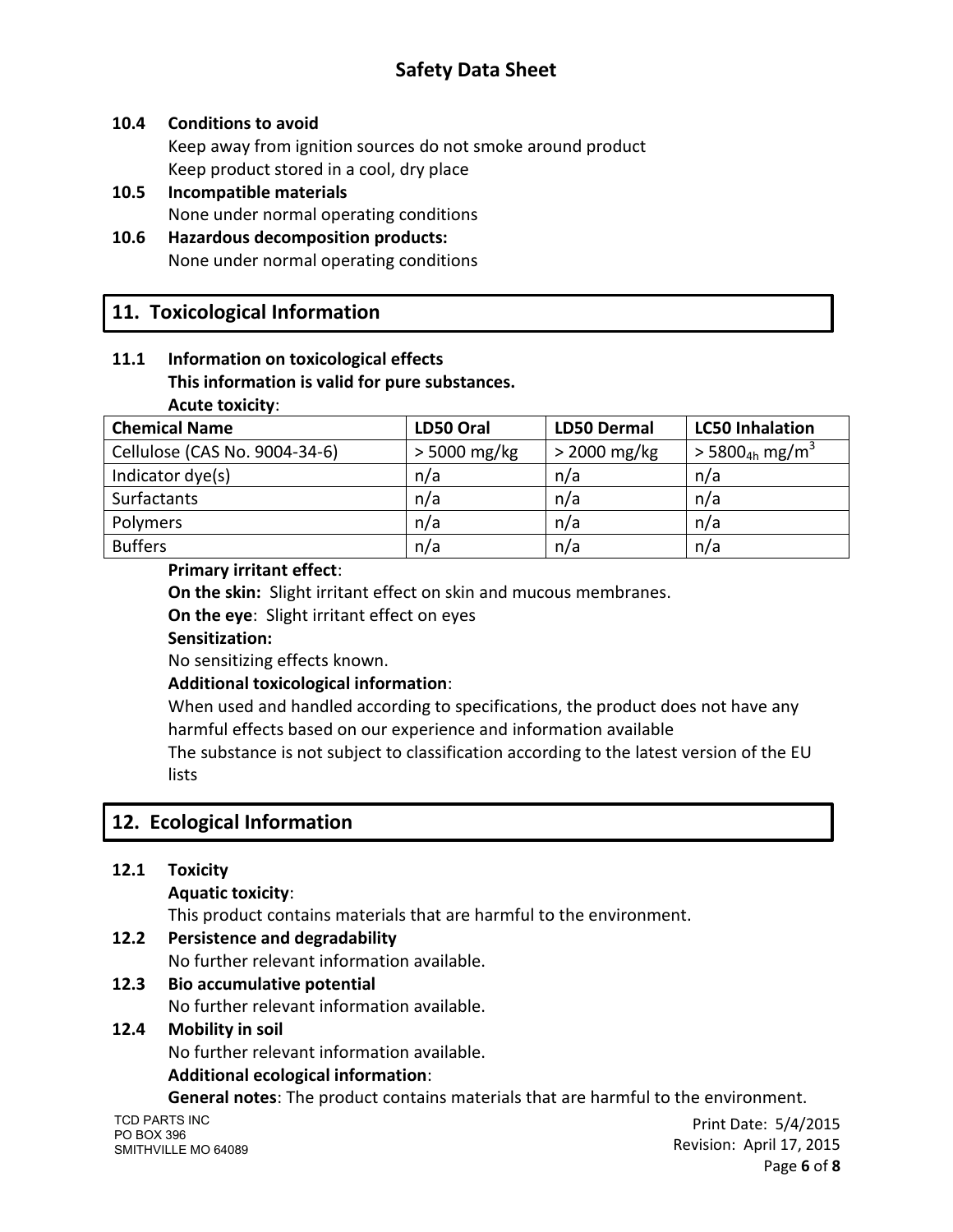# **Safety Data Sheet**

#### **12.5 Results of PBT and vPvB assessment PBT:** Not applicable **vPvB**: Not applicable

#### **12.6 Other adverse effects** No further relevant information available.

## **13. Disposal Considerations**

#### **13.1 Waste treatment methods Recommendation**

Can be burned with household garbage after consulting with the waste disposal facility operator and the pertinent authorities and adhering to the necessary technical regulations. The user of this material has the responsibility to dispose of unused material, residues and containers in compliance with all relevant local, state and federal laws and regulations regarding treatment, storage and disposal for hazardous and nonhazardous wastes. Residual materials should be treated as hazardous.

#### **Uncleaned packaging**

#### **Recommendation**

Disposal must be made according to official regulations.

### **14. Transport Information**

| 14.1 | <b>UN-Number</b>                               |                |
|------|------------------------------------------------|----------------|
|      | DOT, ADR, AND, IMDG, IATA                      | Not regulated  |
| 14.2 | UN proper shipping name                        |                |
|      | DOT, ADR, AND, IMDG, IATA                      | Not regulated  |
| 14.3 | Transport hazard class(es)                     |                |
|      | DOT, ADR, AND, IMDG, IATA                      |                |
|      | <b>Class</b>                                   | Not regulated  |
| 14.4 | Packaging group                                |                |
|      | DOT, ADR, IMDG, IATA                           | Not regulated  |
| 14.5 | <b>Environmental hazards:</b>                  |                |
|      | Marine pollutant:                              | No             |
| 14.6 | <b>Special precautions for user</b>            | Not applicable |
| 14.7 | <b>Transport in bulk according to Annex II</b> |                |
|      | of MARPOL73/78 and IBC Code                    | Not applicable |
|      | <b>UN</b> "Model Regulation":                  |                |